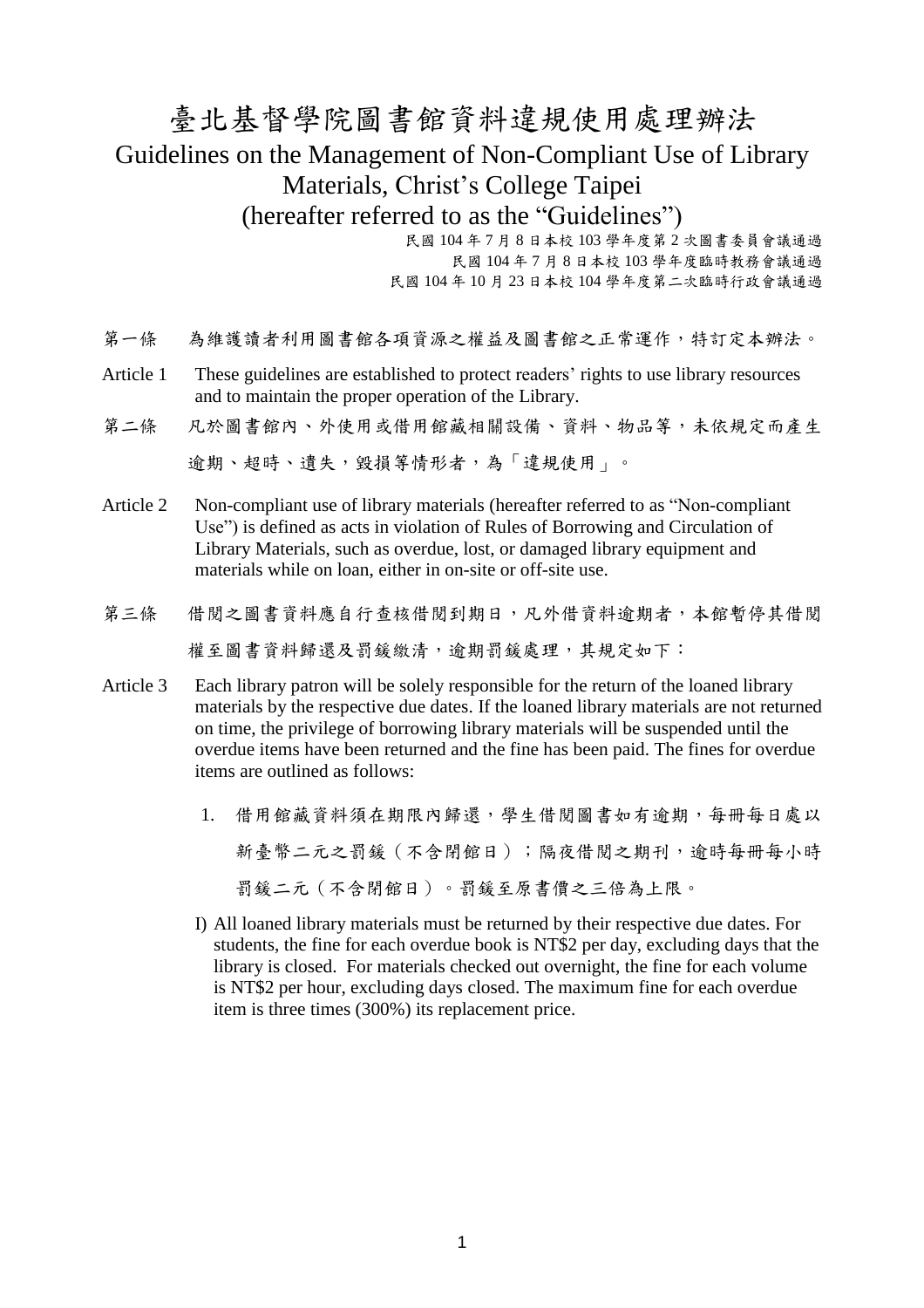- 2. 借用館藏資料逾期,經圖書館催書後,若是屢催不還,除了仍須繳交罰 鍰外,停止其借書權利,違規之學生則送交學務暨福音事工處予以記過 處分。
	- II) A student, who fails to return overdue book(s) after being notified three or more times by the Library , will be referred to Student Affairs & Ministries Office for discipline. Meanwhile, the privilege of borrowing library materials will be suspended until all fines have been paid.
- 3. 被處罰鍰人應當場繳納罰鍰,並取得收據方可離開,罰鍰未付清前,停 止其借閱權利。
	- III) Upon being notified of a library fine, the student must pay quickly or the privileges of borrowing library material will be suspended until all fines have been paid.
- 4. 凡借用之館藏資料,如發生遺失、汙損、毀壞等情事時,應由借用人自 行購買原書之同一本版本或最新版賠償之。
	- IV) Upon losing, marking or damaging loaned library materials, the borrower will purchase a replacement item of the same edition or a newer edition.
- 5. 無法購買同一版本新書賠償時,其處理方式如下:

V) When the replacement material of the same edition is not available on the market, the Library will follow these rules. (一)以現金賠償者,其計算方式如下:

(1) A cash compensation to the Library for the lost, soiled or damaged material will be calculated using following rules.

1. If the item is available, the cash compensation will be two times  $(2X)$ its current market price..

2.無法查得現價者,以原書之定價為基數,賠三倍。

- 2. If the material is not available on the market, the cash compensation will be three times (3X) the out of print list price.
- 3.無法查得現價及定價者,以複印費(以本館 A4 複印價格,自書名頁

起至書底頁數)計算賠償,中文書賠複印費之二倍,外文原版書賠

四倍,絕版書賠十倍。

3. If a Chinese book or publication is not available on the market and its list price cannot be ascertained, the cash compensation will be equal to two times  $(2X)$  the copying fees of all pages of such item, i.e.,  $(2)$  x (the library's price per A4 page) x (the total number of pages from the front cover to the back cover).

<sup>1.</sup>可查得現價者,賠二倍。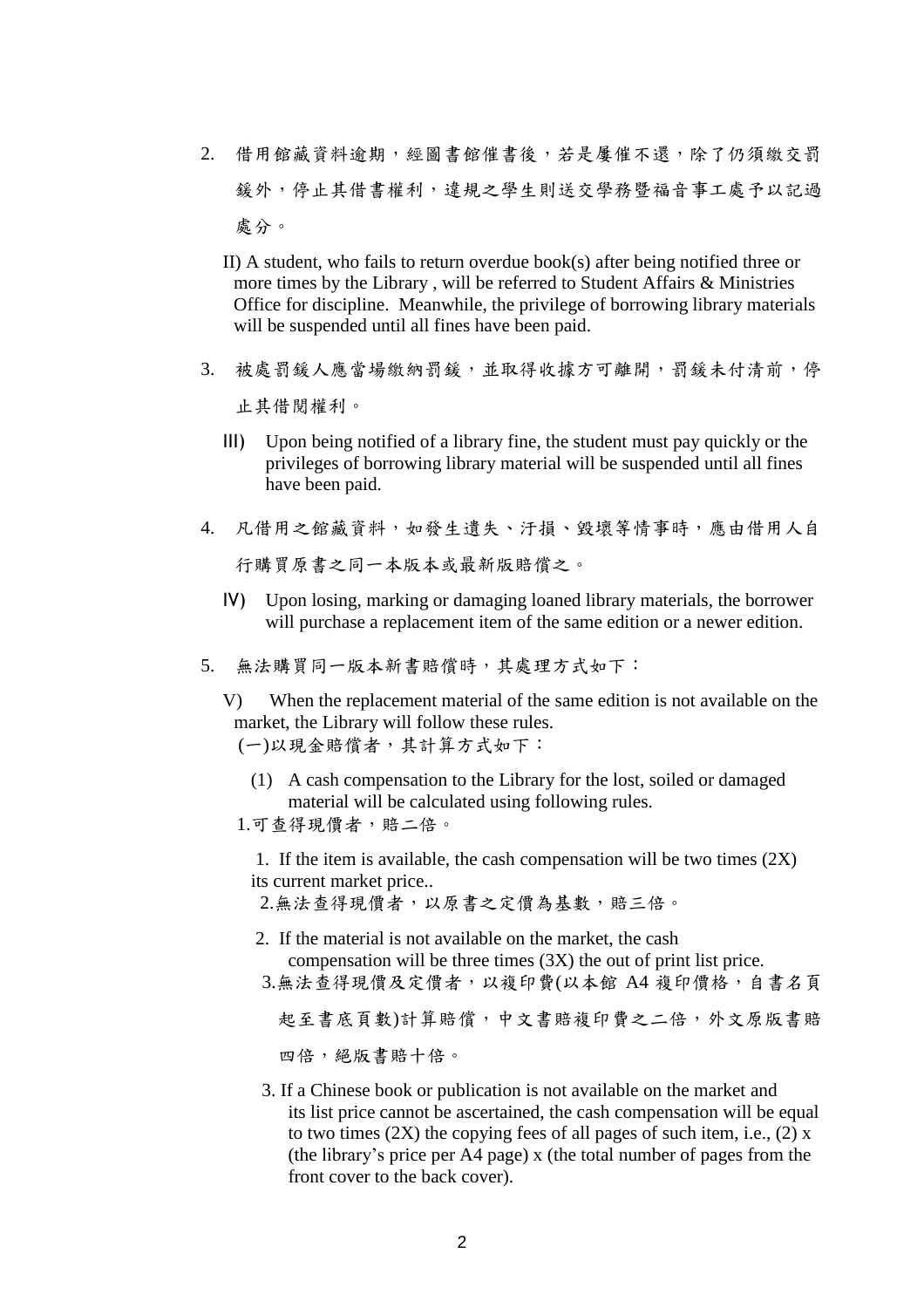In the event an original book or publication is published overseas, the cash compensation shall be four times the copying fees of all pages of the item.

For an out-of-print book, the cash compensation will be ten times (10X) the copying fees of all pages of the book.

(二)屬非賣性質之圖書,在徵得本館同意後,得以影印本(雙面複印、精

裝)賠償之。

(2) Upon obtaining the permission from the library, a non-commercial book can be replaced by a good photocopy volume, i.e., double-sided and deluxe hard-bound.

(三)本館仍有複本資料,在徵得本館同意後,得以相關主題之圖書賠償

之。

- (3) Upon obtaining the permission from the library, if the library has duplicate copies of the same book or publication, which has been lost, soiled, or damaged, the responsible person may compensate the library with a book or publication related to the same subject matter as a replacement.
- 6. 凡以圖書賠償者,請於掛失後一個月內完成賠償手續;

VI) The person responsible for the lost, soiled, or damaged material must complete the compensation process within a one month grace period from the date of notifying the Library of such an event.

(一)掛失時若已經逾期,罰錢將計算至掛失日,掛失日起的一個月,掛 失期限將不計算罰錢;但若超過一個月的掛失期限未賠償圖書,掛 失期限內的逾期罰錢將繼續累計(不含閉館日)至賠償圖書止,並 通知教務處未辦理賠償的學生不准予註冊及辦理離校手續。

- (1) Should the compensation process for lost, soiled, or damaged items pass the one month grace period due date, a daily fine (2dollars/day) will be accrued until the problem is resolved. However, should the responsible person fail to complete the compensation process within this grace period, The Academic Affairs Office will be notified of a violation to prevent the student from registration or withdrawing or graduating from school.
- (二)為確保讀者不會濫用掛失權利,若因遺失掛失者,突然找回圖書,

則需歸還圖書並繳清所有罰鍰。

- (2) To prevent a person from abusing the rules of reporting a lost, soiled or damaged material, should a lost item be returned to the library at a later date, the responsible person must still pay all of the overdue fine.
- 七、視聽資料損壞或遺失,請於掛失日起四十五天內辦理,賠償方式及優先 順序如下:
- VII) In the event that audiovisual materials have been damaged or lost, the replacement compensation must be completed within forty-five (45) days from the reported date according to the following procedure and order of preference.